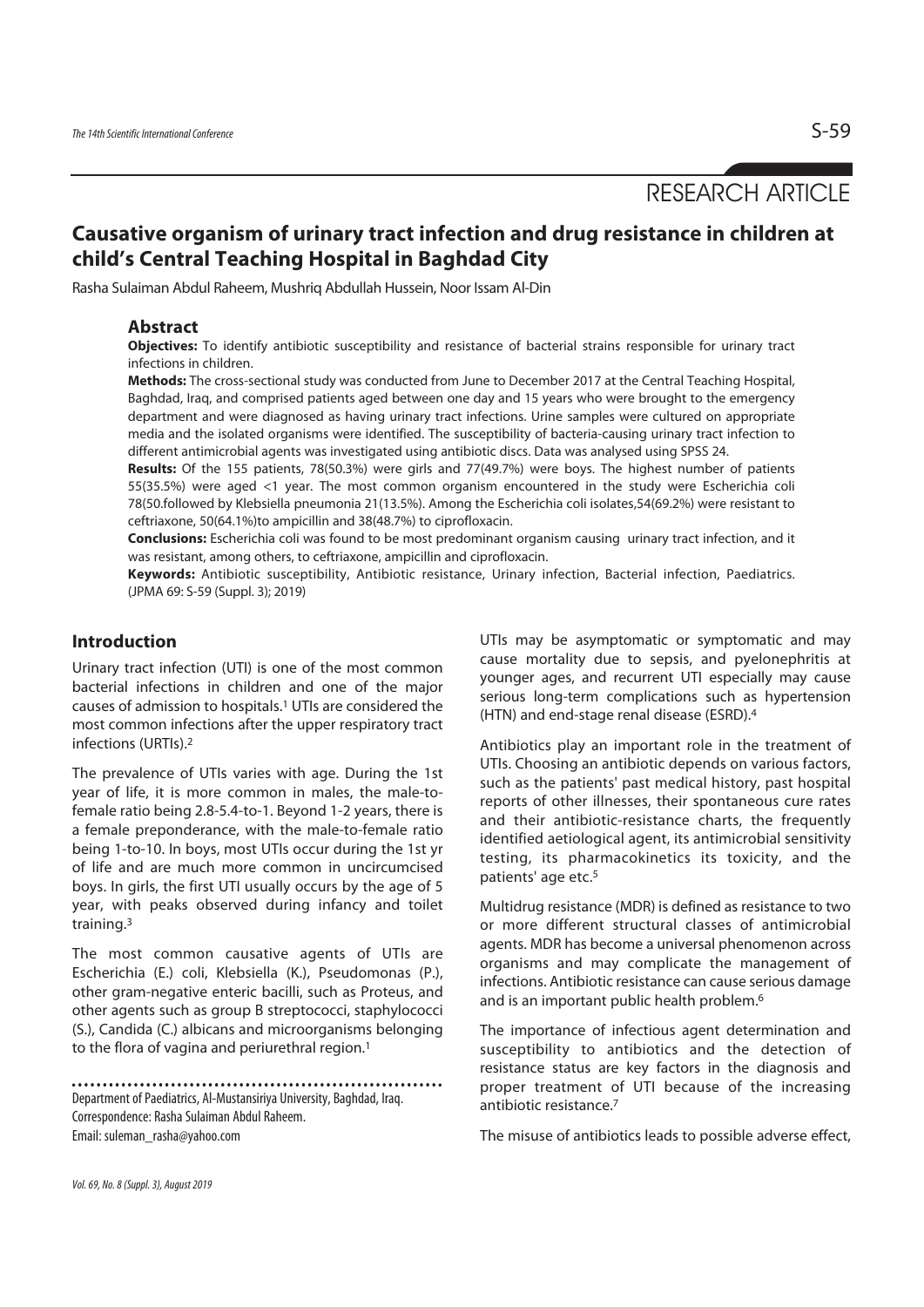

Figure: Biochemical and genetic aspects of antibiotic resistance mechanisms.9

super infection, increased cost of healthcare and the emergence of highly resistant strains of bacteria in the community.8 The biochemical and genetic aspects of antibiotic resistance mechanisms have been discussed in literature9 (Figure).

The current study was planned to obtain data on antibiotic susceptibility and resistance of bacterial strains responsible for UTIs in children.

# **Patients and Methods**

The cross-sectional study was conducted from June to December 2017 at the Central Teaching Hospital, Baghdad, Iraq, and comprised patients aged between one day and 15 years who were brought to the emergency department (ED) and were diagnosed as having UTI.

Those included had clinical symptoms of UTI, like fever, incontinence, dysuria, abdominal pain and vomiting, along with a growth of >105 CFU/mL in urine cultures. Those excluded were patients with incomplete data, growth of multiple microorganisms in the culture, and those who had known urological problems, such as vesico-ureteric reflux.

After consent was obtained from the participants by talking and taking permission from the parents or the patients if old enough, medical files were reviewed, and age, gender, clinical findings and culture results of the patients, antibiotic sensitivities, and resistance patterns were retrospectively evaluated.

Urine samples from the non-toilet trained patients, aged 1day to 36 months, were obtained by clean catch collection method. Mid-stream urine was collected from

toilet-trained children. The samples had been cultured immediately, but in samples that cannot be cultured within 4 hours of collection, the sample had been refrigerated.10

Urine samples were sent to the laboratory where they were inoculated using a 4mm caliber loop on culture medias containing blood agar with 5% sheep blood and MacConkey agar (BioMark, India), and incubated at 37°C for 18-24 hours using an incubator (Fischer Scientific, Germany). In urine cultures with significant growth, bacterial identification was performed using standard conventional methods, including Analytical Profile Index (API)

20E, API 20 staph and gram stain.11

After identification of the microorganism, antibiotic sensitivity test was done on Mueller-Hinton agar by disc diffusion test (Mastdiscs, UK) against sulfomethaxazole-trimetoprim (SXT) 25μg, ceftriaxone 30μg, cefixime 5μg ,ciprofloxacin 5μg, amikacin 30μg, nitrofurantoin 30μg, gentamicin 10μg, cefoxitin 30μg, cefepime 30μg, cephalothin 30μg, amoxycillinclavulanate 30μg, imipenem 5μg and ampicillin 25μg. Sensitivity and resistance were determined by measuring the diameter of zones around each drug according to Clinical Laboratory Standard Institute (CLSI) guidelines.12

Data was first recorded in Excel and was then analysed using SPSS 24. Continuous variables were presented as means and standard deviations (SDs), while discrete variables were presented as frequencies and percentages.

### **Results**

Of the 155 patients, 78(50.3%) were girls and 77(49.7%) were boys. The highest number of patients 55(35.5%)

Table-1: Age and gender distribution of sampled patients.

| Age (y)       | Total<br>$N(\% )$ | Boys<br>$N(\% )$ | Girls<br>$N(\% )$ | M/F |  |
|---------------|-------------------|------------------|-------------------|-----|--|
| $\bullet$ <1  | 55(35.5)          | 37(48.1)         | 18(23.1)          | 2.1 |  |
| $+1-5$        | 53(34.2)          | 23(29.9)         | 30(38.5)          | 0.8 |  |
| $\div 6 - 10$ | 33(21.3)          | 11(14.3)         | 22(28.2)          | 0.5 |  |
| $\div$ 11-15  | 14(9.0)           | 6(7.8)           | 8(10.3)           | 0.8 |  |
| Total         | 155(100.0)        | 77(100.0)        | 78(100.0)         | 1.0 |  |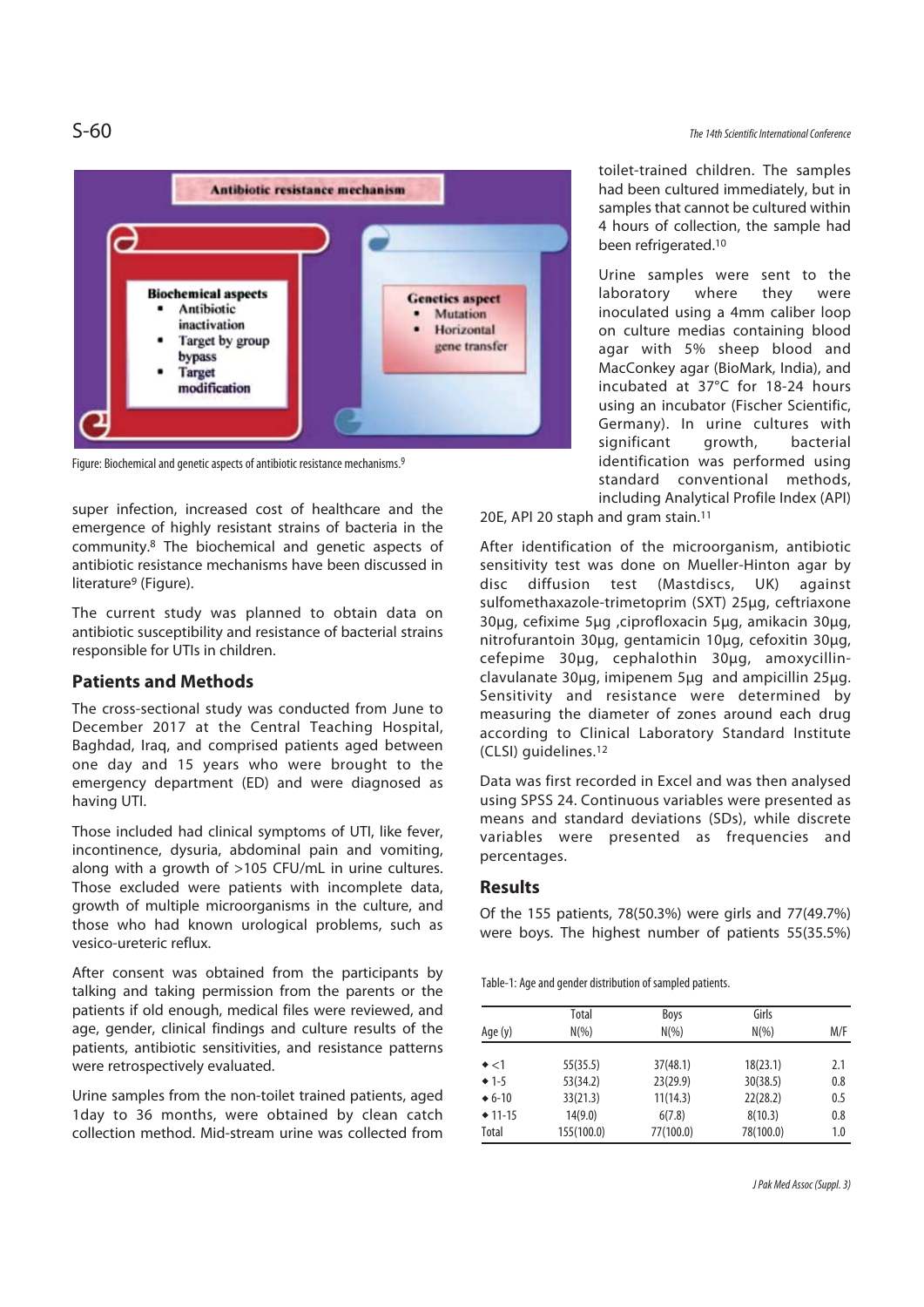The 14th Scientific International Conference  $S$ –61

Table-2: Number of obtained cultures according to isolated bacteria.

|                        | Number of Obtained Cultures |                         |                          |  |  |
|------------------------|-----------------------------|-------------------------|--------------------------|--|--|
| Microorganism          | Total<br>$n\frac{9}{6}$     | Pure culture<br>$n(\%)$ | Mixed culture<br>$n(\%)$ |  |  |
|                        |                             |                         |                          |  |  |
| Escherichia coli       | 78(50.3%)                   | 68(87.2%)               | 10(12.8%)                |  |  |
| Klebsiella pneumonia   | 21(13.5%)                   | 14(66.7%)               | 7(33.3%)                 |  |  |
| Proteus mirabilis      | 18(11.6%)                   | 11(61.1%)               | 7(38.9%)                 |  |  |
| Pseudomonas aeruginosa | 18(11.6%)                   | 15(83.3%)               | 3(16.7%)                 |  |  |
| Enterococcus species   | $10(6.5\%)$                 | $6(60.0\%)$             | $4(40.0\%)$              |  |  |
| Serratia               | $4(2.6\%)$                  | $3(75.0\%)$             | $1(25.0\%)$              |  |  |
| Staphylococcus aureus  | $3(1.9\%)$                  | 3(100.0%)               | $0(0.0\%)$               |  |  |
| Acinobactor            | $3(1.9\%)$                  | 2(66.7%)                | $1(33.3\%)$              |  |  |

were aged <1 year (Table-1). The most common organism encountered in the study were E. coli 78(50%) followed by K. pneumonia 21(13.5%) (Table-2). Among the Escherichia coli isolates, 54(69.2%) were resistant to ceftriaxone, 50(64.1%) to ampicillin and 38(48.7%) to ciprofloxacin (Table-3).

# **Discussion**

UTIs are some of the most common bacterial infections, affecting 150 million people each year worldwide. In 2007, in the United States alone, there were an estimated 10.5 million office visits for UTI symptoms (constituting 0.9% of all ambulatory visits) and 2-3 million ED visits. Serious sequelae include frequent recurrences, pyelonephritis with sepsis, renal damage in young children and complications caused by frequent antimicrobial use, such as high-level antibiotic resistance and Clostridium difficile colitis.13

During infancy, boys are more likely to develop UTIs. After infancy, girls are much more likely to develop them. UTIs are more common among girls because their short urethras make it easier for bacteria to move up the urinary tract.14 The findings of the current study agree with literature.<sup>15,16</sup>

In studies performed in various regions of the world,

Table-3: Prevalence of antibiotic resistance for isolated bacteria.

|                | Escherichiacoli | Klebsiella  | Enteroc-occus | Proteus     | Pseudom-onas | Serratia    |
|----------------|-----------------|-------------|---------------|-------------|--------------|-------------|
| Antibiotic     | $N = 78$        | $N=21$      | $N=10$        | $N=18$      | $N=18$       | $N=4$       |
| Amoxclav       | 30(38.5)        | $4(19.0\%)$ | $2(20.0\%)$   | 5(27.8%)    | 5(27.8%)     | $3(75.0\%)$ |
| Ampicillin     | 50(64.1%)       | 15(71.4%)   | 7(70.0%)      | 10(55.6%)   | $9(50.0\%)$  | $1(25.0\%)$ |
| Cephalothin    | 18(23.1%)       | $4(19.0\%)$ | $0(0.0\%)$    | 3(16.7%)    | 3(16.7%)     | $1(25.0\%)$ |
| Ceftriaxone    | 54(69.2%)       | 13(61.9%)   | $6(60.0\%)$   | 10(55.6%)   | 12(66.7%)    | $2(50.0\%)$ |
| Trimethoprim   | 30(38.5%)       | 7(33.3%)    | 1(10.0%)      | 5(27.8%)    | 6(33.3%)     | $0(0.0\%)$  |
| Ciprofloxacin  | 38(48.7%)       | 7(33.3%)    | $3(30.0\%)$   | 12(66.7%)   | 7(38.9%)     | $0(0.0\%)$  |
| Cefipime       | $1(1.3\%)$      | $0(0.0\%)$  | 1(10.0%)      | $0(0.0\%)$  | $1(5.6\%)$   | $0(0.0\%)$  |
| Cefixime       | $2(2.6\%)$      | $1(4.8\%)$  | $0(0.0\%)$    | $1(5.6\%)$  | $1(5.6\%)$   | $0(0.0\%)$  |
| Nitrofurantoin | 9(11.5%)        | 6(28.6%)    | $2(20.0\%)$   | 4(22.2%)    | 10(55.6%)    | $2(50.0\%)$ |
| Gentamicin     | $7(9.0\%)$      | $4(19.0\%)$ | $3(30.0\%)$   | 4(22.2%)    | 6(55.6%)     | $1(25.0\%)$ |
| Amikacin       | 6(7.7%)         | 5(23.8%)    | $2(20.0\%)$   | $2(11.1\%)$ | 4(22.2%)     | $1(25.0\%)$ |
| Imipenem       | $1(1.3\%)$      | $1(4.8\%)$  | 1(10.0%)      | $2(11.1\%)$ | $2(11.1\%)$  | $0(0.0\%)$  |
| Cefotaxime     | 11(14.1%)       | $2(9.5\%)$  | $0(0.0\%)$    | 3(16.7%)    | $1(5.6\%)$   | $1(25.0\%)$ |
| Piperacillin   | 10(12.8%)       | 5(23.8%)    | 3(30.0%)      | 5(27.8%)    | $2(11.1\%)$  | $1(25.0\%)$ |
| Nalidixic Acid | 9(11.5%)        | $0(0.0\%)$  | $0(0.0\%)$    | $0(0.0\%)$  | $0(0.0\%)$   | $0(0.0\%)$  |

Table-4: Antibiotic resistance pattern of Escherichia (E.) coli in different studies.

| Author         | Chaiman H. et al <sup>15</sup> | Niranian V et al <sup>26</sup> | Hadadi M et al <sup>27</sup> | Al-Mijalli SHS <sup>28</sup> | Current study |
|----------------|--------------------------------|--------------------------------|------------------------------|------------------------------|---------------|
|                |                                |                                |                              |                              |               |
| Country        | Iraq                           | India                          | Iran                         | <b>KSA</b>                   | Iraq          |
| Year           | 2009-2010                      | 2014                           | 2016                         | 2015                         | 2017          |
| Ampicillin     | 95.8                           | 88.4                           | 84.4                         | 98.9                         | 64.1          |
| Ceftriaxone    | 75                             | 71.4                           |                              | 98.89                        | 69.2          |
| Ciprofloxacin  | 20.8                           | 75                             | 33.3                         | 62.64                        | 48.7          |
| <b>SXT</b>     | 87.5                           | 64.2                           | 55.2                         | 29.67                        | 38.5          |
| Nitrofurantoin | 14.6                           | 17.9                           | 29.2                         | 10.99                        | 11.5          |
| Amikacin       | 6.3                            | 17.4                           | 49                           | 1.1                          | 7.7           |
| Imipenem       | ٠                              | 1.1                            |                              | 1.1                          | 1.3           |

Vol. 69, No. 8 (Suppl. 3), August 2019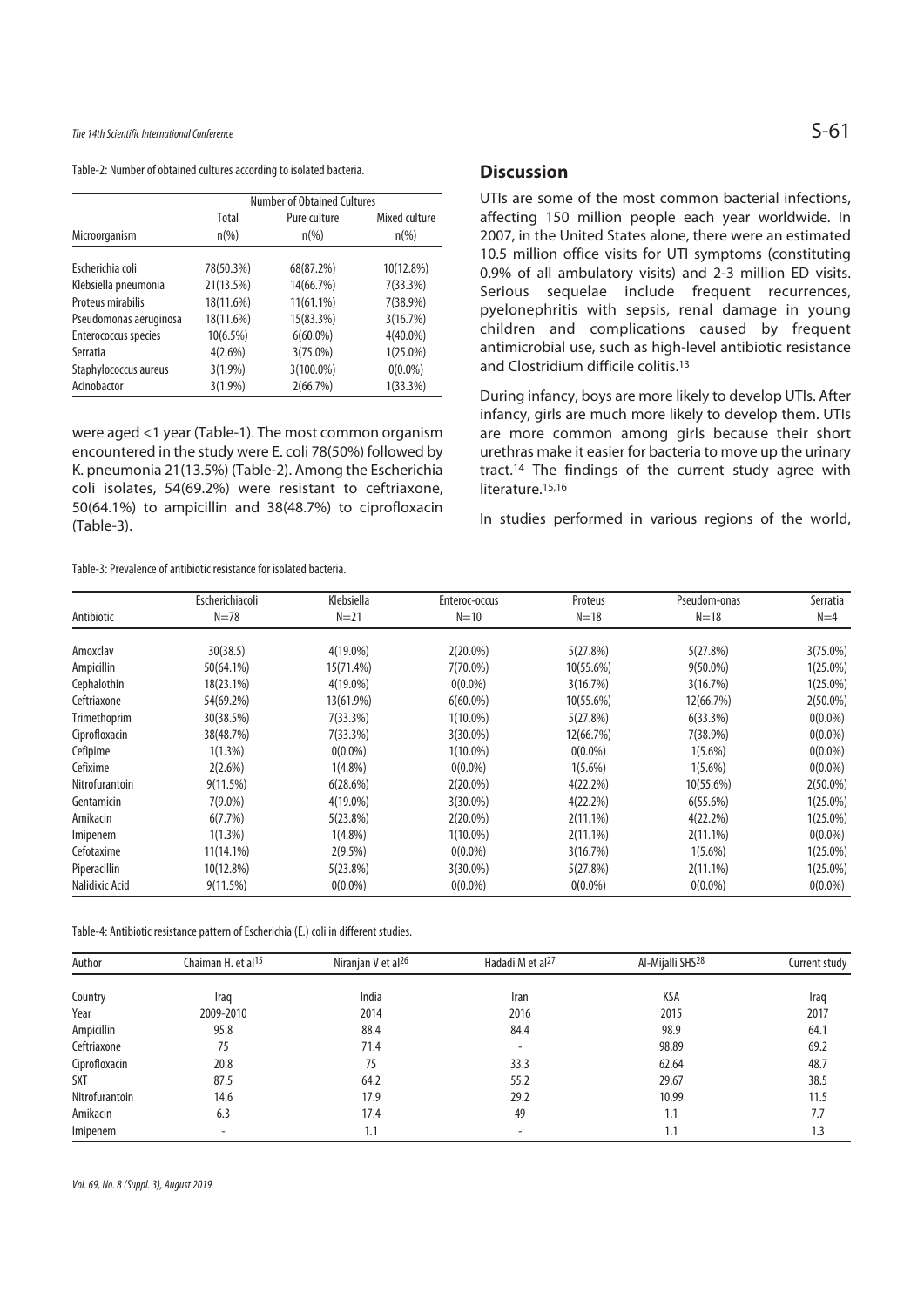mostly E. coli have been isolated in UTIs.17-21 In the current study as well, E. coli was the most common uropathogen identified either as a single or mixed culture. E. coli is the most common cause of UTI as it possesses a variety of virulence factors, which the organism uses to get attached, invade and injure the host. These virulence factors include adhesins, toxins, iron acquisition factors, lipopolysacharide capsules, and other invasins.22

The second microorganism implicated as a cause of UTI in this study was K. pneumoniae, which is in line with a study,16 but S. aureus ranked second as a UTI cause in a study15 and in another study, Proteus species ranked second as a UTI cause.23 These differences are related to the different risk factors associated with certain types of infections with particular microorganism such as age, comorbid conditions, and whether the infection is hospital-acquired or community-acquired.

Proteus mirabilis and P. aeruginosa accounted for 11.6% of all species encountered as a UTI cause in this study. In one study.16 Proteus accounted for 12.1%, while P. aeruginosa was the third predominant organism in another study.<sup>24</sup> However, Bagshaw et al.25 recorded enterococci as the third most frequent uropathogen in intensive care unit (ICU)-acquired UTIs. This higher percentage of enterococcus species could be related to the fact that entercocccusis associated with approximately 15% cases of nosocomial UTIs in both children and adults.

Nowadays, resistance is increasing and resistance pattern is changing because of careless and irregular use of antibiotics, especially in children with recurrent UTI. The resistant pattern of E.coli in the current study was nearly similar to other studies<sup>15,26-28</sup> to the effect that most E. coli strains are resistant to ampicillin, ceftriaxone and a significant percentage were resistant to ciprofloxacin, while most E. coli species in the earlier studies were sensitive to amikacin, nitrofurantoin and nearly almost of them were sensitive to imipenem (Table-4). It is significant to note that the current study and an earlier one<sup>15</sup> showed a higher resistance pattern of E. coli to SXT compared to the other studies cited above from Iraq, and this could be related to the widespread use of this antibiotic as a drug of first choice for UTIs in the country.

K. pneumoniae, the second most common cause of culture-proven UTI in the current study, was resistant to ampicillin which is in line with a study conducted in Malaysia.29

# **Conclusion**

Most of the organisms implicated as a cause of UTI showed good sensitivity to imipenem, amikacin, nitrofurantoin and gentamicin. The high rate of resistant bacteria suggests that frequent and excessive use of antibiotics should be avoided in day-to-day practice.

### **Disclaimer:** None,

**Source of Funding: Our budget.** 

### **Conflict of Interest:** None

### **References**

- 1. Koçak M, Büyükkaragöz B, Çelebi Tayfur A, Çaltik A, Köksoy AY, Çizmeci Z, et al. Causative pathogens and antibiotic resistance in children hospitalized for urinary tract infection. Pediatr Int 2016;58:467-71.
- 2. Farajnia S, Alikhani MY, Ghotaslou R, Naghili B, Nakhlband A. Causative agents and antimicrobial susceptibilities of urinary tract infections in the northwest of Iran. Int J Infect Dis 2009;13:140-4.
- 3. Elder JS. Urinary tract infections. In: Klegman RM, Stanton BF, St Geme JW, Schor NF, Behrman RE, eds. Nelson Textbook of pediatrics. 20th ed. Philadelphia: Elsevier, 2016; pp 2556-61.
- 4. Hansson S, Jodal ULF. Urinary tract infection. In: Barratt TM, Avner ED, Harmon WE, eds. Pediatric Nephrology. Baltimore, Maryland: Lippincott Williams & Wilkins, 1999; pp 835-850.
- 5. Brad G, Sab?u I, Marcovici T, Mari? I, D?escu C, Belei O, et al. Antibiotic resistance in urinary tract infections in children. JurnalulPediatrului2010;13:51-52.
- 6. Srinivasan S, Madhusudhan NS. Prevalence of multidrug resistant pathogens in children with urinary tract infection: a retrospective analysis. Int J Med Res Health Sci2014;3:954-8.
- 7. Kaya? L, Yolba? ?, Ece A, Kaya? Y, Bal?k H, Kocamaz H. Causative agents and antibiotic susceptibilities in children with urinary tract infection. J Microbiol Infect Dis 2011;1:17-21.
- 8. Joda AE. Are prophylactic antibiotics justified in pediatric patients with inguinal hernia repair? Med J Malaysia 2016;15:24-9.
- 9. Shaikh S, Fatima J, Shakil S, Rizvi SM, Kamal MA. Antibiotic resistance and extended spectrum beta-lactamases: Types, epidemiology and treatment. Saudi J Biol Sci 2015;22:90-101.
- 10. NICE. Urinary tract infection in under 16s: diagnosis and management. [Online] 2007 [Cited 2017 October 10]. Available from URL: https://www.nice.org.uk/guidance/cg54/chapter/Recommendations
- 11. Reynolds J. API-20E multitest strip: Biology. [Online] 2019 [Cited 2019 June 03]. Available from URL: https://bio.libretexts.org/ Ancillary\_Materials/Laboratory\_Experiments/Microbiology\_Labs/ Microbiology\_Labs\_I/43%3A\_API-20E\_multitest\_strip
- 12. Jenkins SG, Schuetz AN. Current concepts in laboratory testing to guide antimicrobial therapy. Mayo Clin Proc 2012; 87: 290-308.
- 13. Foxman B. Urinary tract infection syndromes: occurrence, recurrence, bacteriology, risk factors, and disease burden. Infect Dis Clin North Am 2014;28:1-13.
- 14. Weinberg GA. Urinary tract infection in children. [Online] [Cited 2017 November 13]. Available from URL: http://www.merckmanuals.com/home/children-s-healthissues/bacterial-infections-in-infants-and children/urinary-tractinfection-uti-in-children
- 15. Saeed CH, AL-Otraqchi KIB, Mansoor IY. Prevalence of urinary tract infections and antibiotics susceptibility pattern among infants and young children in Erbil city. Zanco J Med Sci 2015;19:915-22.
- 16. Abuhandan M, Güzel B, Oymak Y, Çiftçi H. Antibiotic sensitivity and resistance in children with urinary tract infection in Sanliurfa. Turk J Urol2013;39:106-10.
- 17. Adjei O, Opoku C. Urinary tract infections in African infants. Int J Antimicrob Agents 2004;24(Suppl 1):S32-4.